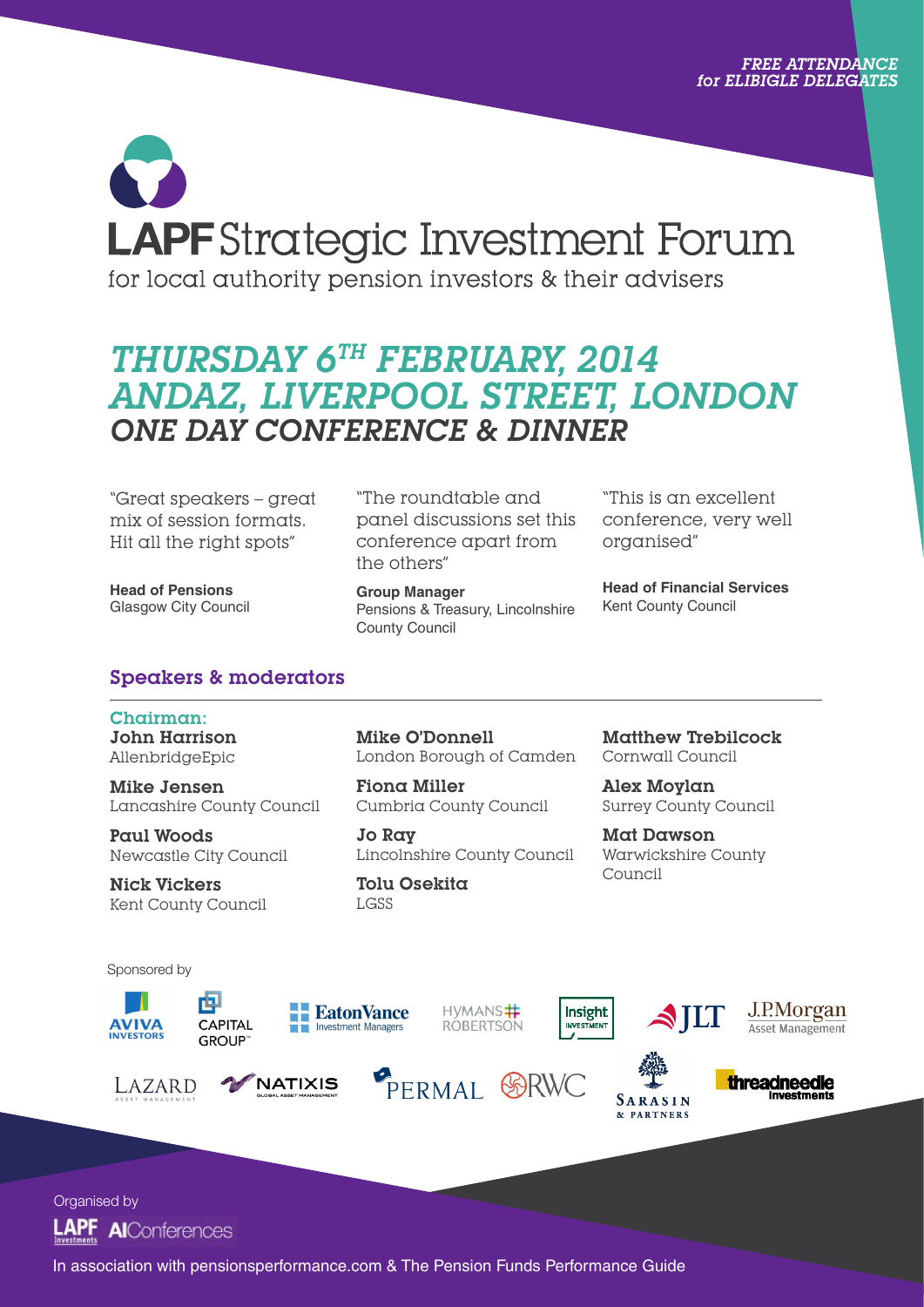

## Sponsors & organisers



Aviva Investors

**Matthew Graham** Business Development Director

matthew.graham@avivainvestors.com +44 (0)20 7809 8795 No.1 Poultry London, EC2R 8EJ



Insight Investment

**Sherilee Mace** Institutional Business Development Director sherilee.mace@insightinvestment.com +44 (0)20 7321 1583 160 Queen Victoria Street London EC4V 4LA



#### Lazard Asset Management

**Louisa Vincent** Head of Institutions louisa.vincent@lazard.com +44 (0)20 7448 2339 50 Stratton Street London W1J 8LL



#### RWC

**Joanna Lancaster** Head of UK Institutions & Consultant Relations +44 (0)20 7227 6014 Joanna.lancaster@rwcpartners.com 60 Petty France London SW1H 9EU

内 CAPITAL **GROUP** 

Capital Group

**Stuart Boucher** Vice President

Stuart\_Boucher@capgroup.com +44 (0)20 7864 5745 40 Grosvenor Place London, SW1X 7GG

## STILT

JLT Employee Benefits **Cameron McMullen** Senior Consultant

cameron\_mcmullen@jltgroup.com +44 (0)161 253 1195 St James's House 7 Charlotte Street Manchester M1 4DZ



Natixis Global Asset Management UK Ltd

**Terry Mellish** Head of UK/Ireland Business & Global Consultant Relationships terry.mellish@ngam.natixis.com +44 (0)20 3405 2172 Cannon Bridge House 25 Dowgate Hill London EC4R 2YA



#### Sarasin & Partners LLP

**Richard Ellis** Senior Associate Partner Institutional Relationship Manager Richard.Ellis@sarasin.co.uk +44 (0)20 7038 7189

Juxon House 100 St Paul's Churchyard London EC4M 8BU



Eaton Vance Management (International) Ltd

**Duncan Hodnett** Vice President Head of Institutional Business dhodnett@eatonvance.com +44 203 207 1978 125 Old Broad Street London EC2N 1AR

### J.P.Morgan

**Asset Management** 

J.P. Morgan Asset Management

**Monique Stephens** Executive Director

monique.a.stephens@jpmorgan.com +44(0)20 7742 5644 Finsbury Dials

20 Finsbury Street London EC2Y 9AQ



Permal Investment Management Services Ltd

**Tim Haston** Head of UK Institutional thaston@permal.com +44 (0) 20 7389 1300 12 St. James Square Londont SW1Y 4LB



#### Threadneedle Investments

**Moira Gorman** Client Director moira.gorman@threadneedle.com +44 (0)20 7464 5341 60 St. Mary Axe London EC3A 8JQ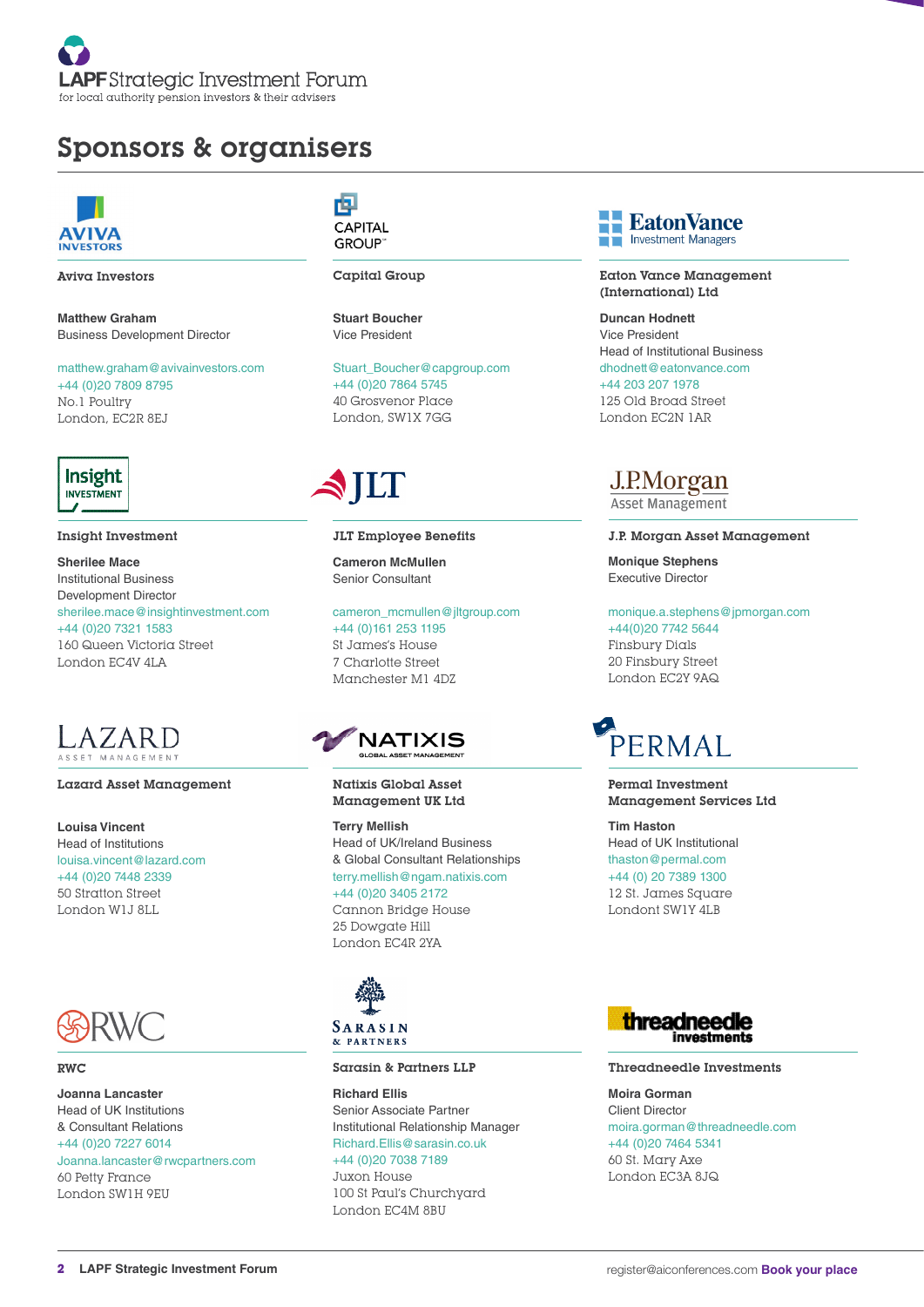## Welcome

#### Dear Delegates

I am delighted to have been asked to chair the 3rd LAPF Strategic Investment Forum.

Last year in my Chairman's letter I said, "the financial environment has rarely been so challenging for LGPS funds." It remains so. Indeed challenges that once seemed rare are starting to appear part of our normal working lives.

There has been good news. The economic backdrop is perhaps a little less uncertain than a year ago. Recovery appears more firmly rooted in a number of developed countries, including the UK, and the fear of highly indebted economies falling back into recession (or worse) has receded. Unfortunately the improving economic environment has not yet allowed policy makers to reduce quantitative easing to any great extent. Real bond yields remain exceptionally low by historic standards.

While economic uncertainty may be receding slightly, the future structure of the LGPS has never been more uncertain. Low real bond yields mean the value attributed to our liabilities is still well above the value of our assets. Triennial valuation data as at March 2013 show the monetary value of deficits for most funds in England and Wales is higher than three years ago. The same will probably be true for funds in Scotland in March 2014.

With persistent pension fund deficits has come an appetite for change. In 2013 the Government asked the sector for its views about some fairly fundamental aspects of its life – 'should we change our governance arrangements?' and 'should the current number of administering authorities be reduced?' The sector itself has been pushing ahead with initiatives to gain efficiencies through various forms of collaboration.

One thing is clear, however. If we are to fund pensions in future years while making good the shortfalls of the past, we need to generate consistent investment returns well in excess of our liabilities – contributions alone will not make pensions affordable.

In this year's conference we consider two broad themes. The first is to consider how we should address the liability risks we face and the implications for the investment governance arrangements we put in place. The second is to explore some of the plethora of investment opportunities that are available as we seek ever more diversified sources of return.

The extensive knowledge and practical experience of our speakers ensures the day will be insightful. There will also be regular roundtable discussions so you will have an opportunity to share your views with other delegates. I am confident you will enjoy a rewarding day.

Tatfaire

John Harrison, AllenbridgeEpic Conference Chairman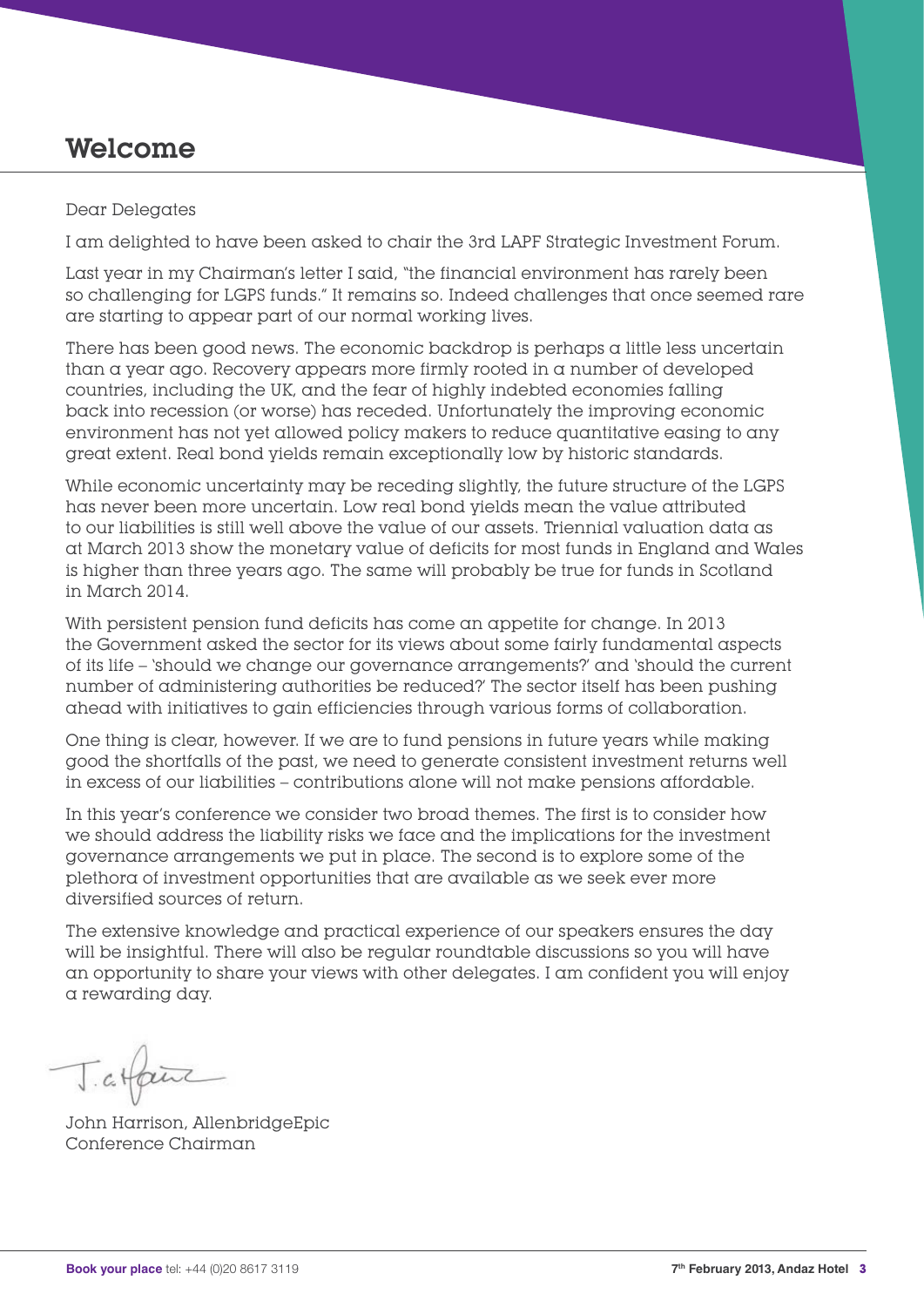## Agenda

#### Conference at a Glance

| <b>Registration</b>        | $08.15 - 09.00$ |
|----------------------------|-----------------|
| <b>Opening Remarks</b>     | 09.00           |
| Lunch                      | 13.00           |
| <b>Conference Close</b>    | 17.30           |
| <b>Champagne Reception</b> | 17.30           |
| <b>Dinner</b>              | 19.00           |
|                            |                 |

The **LAPF Strategic Investment Forum**, now in its third year, was founded in partnership by Longview Productions Ltd and DG Publishing Ltd.

**Peter Findlay** Director Longview Productions Ltd

**Neil Desmond Director** DG Publishing Ltd

**Brian Gielty** Editor – LAPF Investments Magazine DG Publishing Ltd

#### Roundtable Discussion **Moderators**

**Jo Ray** – Lincolnshire County Council **Fiona Miller** – Cumbria County Council **Alex Moylan** – Surrey County Council **Mat Dawson** – Warwickshire County Council **Tolu Osekita** – LGSS **Matthew Trebilcock** Cornwall Council **John Raisin** Independent Advisor LB Haringey & LB Waltham Forest Pension Funds **Karen Shackleton**

Managing Director AllenbridgeEpic Investment Advisers

#### Chairman's Opening Remarks **John Harrison**

Senior Adviser, AllenbridgeEpic

#### State of Play

Audience voting session

We kick off the conference this year with some quantitative measurement of officer, consultant and investment manager sentiment towards the key topics to covered in the agenda.

#### Panel: LGPS in Focus Liability risk, valuations & LGPS investments

- How smooth should we be when calculating liabilities?
- Does smoothing liabilities without smoothing investments present an accurate picture?
- Coping with Academies can investment strategy be tailored to individual employers?
- Now we CARE how is the 2014 scheme shaping asset allocation? **Julian Brown**

Director, JLT Employee Benefits **Mike Jensen**  Chief Investment Officer

Lancashire County Council

**Alan Saunders**  Independent Advisor

Dorset County Council Pension Fund

#### Market Analysis Long term capital markets assumptions: where are we now and where are we heading?

- Interest rates, inflation & growth
- Prospects for 2014 fixed income returns
- Prospects for global equity markets
- Opportunities across alternative asset classes

#### **Patrik Schöwitz**

Vice-President, Global Multi Asset Group J.P. Morgan Asset Management

#### Portfolio Manager Presentation 2013 flight from fixed income and bond strategies for the post QE economy

- Turning off the QE tap risks and opportunities for fixed income investors
- Will inflation replace declining real yield as the main liability threat?
- How can LGPS investors play the post-QE, post-crisis bond market?

**Vincent Chailley**

CIO, H2O Asset Management

#### Roundtable Discussion (1) What are the key risks facing LGPS funds and what investment solutions could help mitigate those risks?

- Post 2014-scheme liability risk
- Post QE inflation risk
- Global market and economic risks: EU bank risk/slowdown in China
- Existential risk proposed consolidation of funds

**See moderators above**

#### How smart can your beta be? How much passive beta do LGPS portfolios have?

- Post 2014-scheme liability risk
- Post QE inflation risk
- Global market and economic risks: EU bank risk/slowdown in China
- Existential risk proposed consolidation of funds

#### **Reuben Butler**

Managing Director - Investment Strategy Parametric Portfolio Associates

#### Portfolio Manager Presentation Emerging markets: volatility and investment strategy

- What happened to emerging markets in 2013?
- How do long-term investors play such volatile markets?
- Asset classes and geographical updates: from general to
- Why are emerging market investments specific opportunities

relevant to LGPS funds today?

#### **Paul Rogers**

Director, Portfolio Manager/Analyst Lazard Asset Management

#### Panel: Activism in Focus Shareholder activism: winners,

#### losers and ethics

- What does shareholder activism really involve for the investor, manager and company?
- What areas of a business should activists concern themselves with?
- What is the 'right' length of time for an activist manager to hold an interest in a company?
- What do LGPS funds need to know in respect of their investment principles?

#### **Mike Bishop**

Chairman of the Advisory Boards RWC Focus Funds

#### **Clark Fenton**

Chief Investment Officer Permal Investment Management Services

#### **Jignesh Sheth**

Senior Investment Consultant JLT Employee Benefits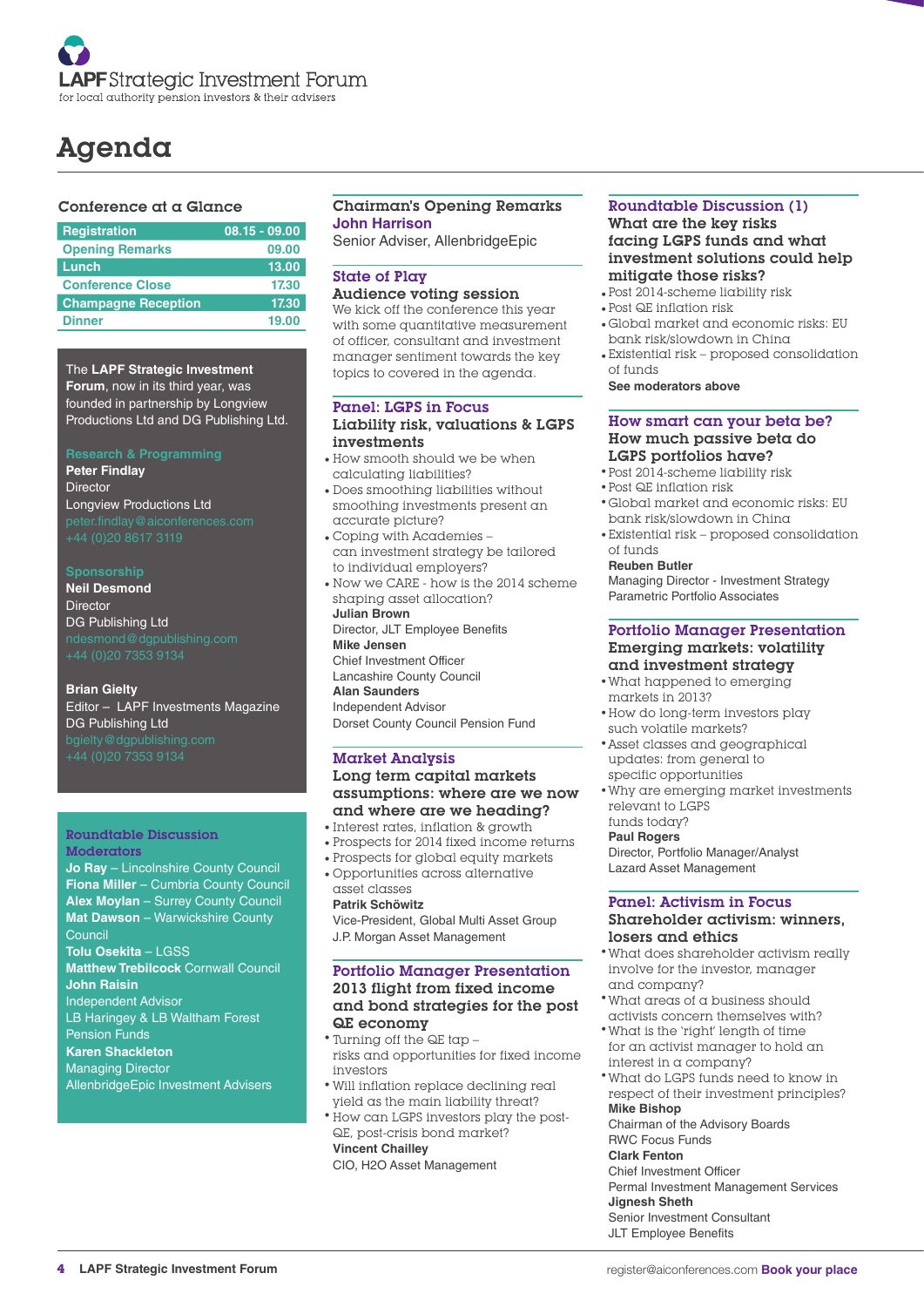#### Portfolio Manager Presentation Real assets: agriculture, demographics and inflation hedging

- What does the global demographic narrative tell us about agriculture?
- Consumption trends, food prices and inflation risk – will technology provide an answer?
- Where are the stress points asset bubbles and social unrest?
- What role should agriculture play in LGPS portfolios?

**Martin Davies** Head of Farmland Investment Insight Investment

#### Portfolio Manager Presentation Africa: the next frontier?

- The narrative to date: fastest growing economies in the world?
- Boom sectors and countries going forward
- Is Africa a speculator's market?
- Why is it relevant to LGPS funds and what are the big risks? **John Mackie**

Head of Pan Africa Franchise STANLIB Asset Management

#### Panel: Recovery, Regeneration & the LGPS

#### Where do S151 Officers see opportunities for LGPS fund managers?

Section151 officers and local authority heads of strategic finance are as well placed as anyone to see opportunities emerge in social housing, infrastructure and urban development. How are they working with LGPS funds to generate growth for their communities and can they provide sound investments that meet the risk and return benchmarks of interest to LGPS managers?

#### **Mike O'Donnell**

Director of Finance London Borough of Camden **Nick Vickers** Head of Financial Services Kent County Council **Paul Woods** Director of Resources Newcastle City Council **Phil Ellis** Client Portfolio Director

Aviva Investors

#### Roundtable Discussion (2) How do LGPS investors become more nimble while retaining their governance structures?

- Are LGPS funds missing opportunities for returns by virtue of their governance set-ups?
- Are frameworks emerging to enable quicker, better investment decisions?
- Can officers, managers & consultants collectively do more to bring members up to speed?
- Is being slower to market a necessary trade-off for custodians of public assets?

**See moderators above**

#### Panel: Futurology & Investment Shape shifters of the world how could they takeover?

Africa, graphene, DNA sequencing, shale, demography…five areas that have little direct bearing on most LGPS portfolios today but may have seismic implications for the source of future returns. Our panel of CIOs and fund managers look at the big, global themes that were once the concern of futurologists and speculators but are now threatening to morph businesses and institutional investments forever. How, where and when will investment opportunities emerge and are LGPS funds well placed to embrace a brave new world of risk and return?

#### **Henry Boucher**

Partner, Deputy Chief Investment Officer Sarasin & Partners **Martyn Hole**

Equity Investment Specialist Capital Group **Paul Ormerod** Economist, Author, Entrepreneur

#### **Andaz**

Andaz, Liverpool Street 40 Liverpool St London EC2M 7QN 020 7961 1234



The Studio restaurant with open kitchen - venue for the 2014 conference dinner.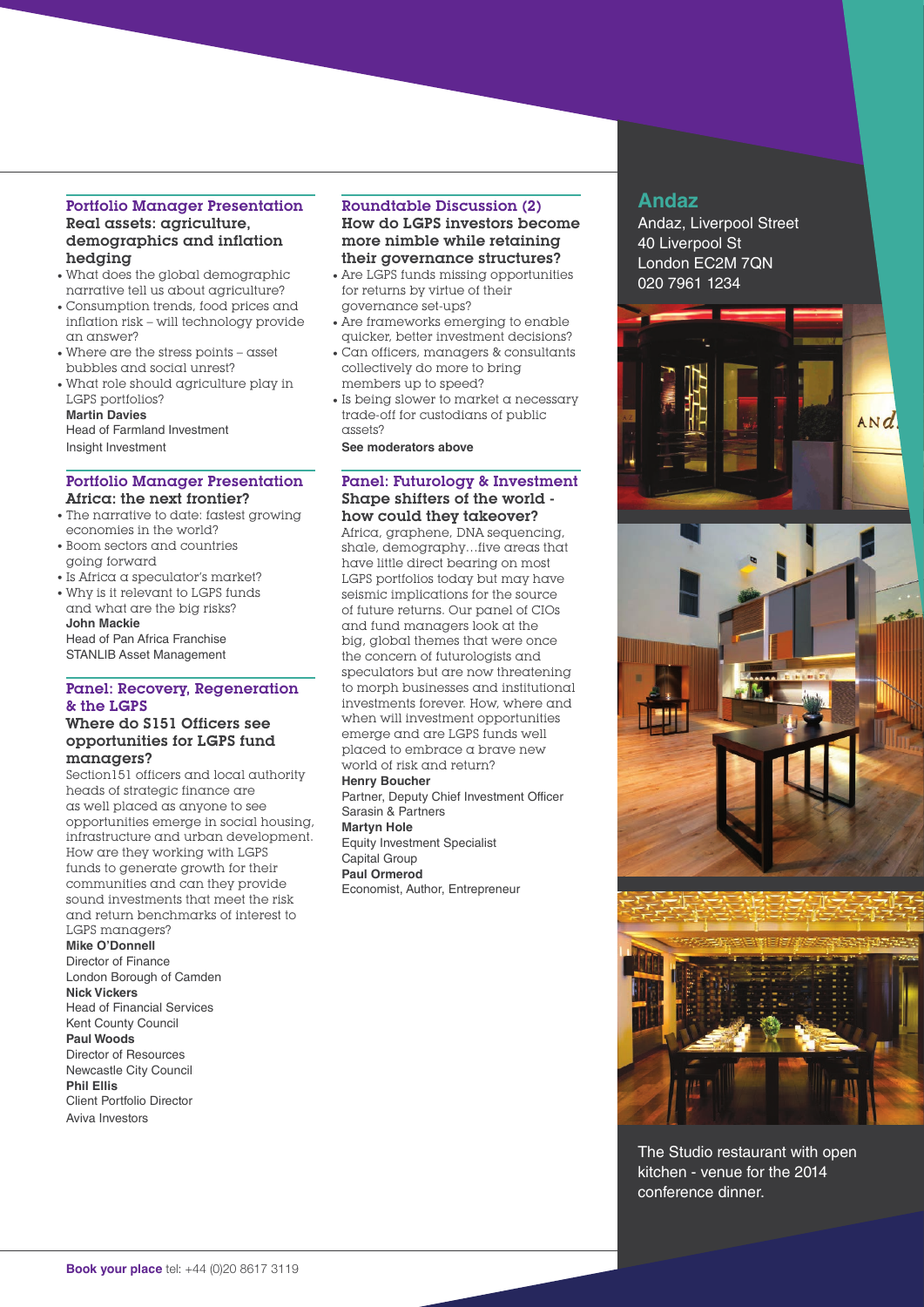## Speakers & moderators

#### Mike Bishop

#### Chairman of the Advisory Boards RWC Focus Funds

Mike Bishop has been involved in investment management for over 40 years. After running an in-house pension fund for a listed company he managed funds at Kleinwort Benson Investment Management before joining Gartmore in 1984. He became a Director of the Pension Fund Management subsidiary later that year and joined the main board in 1989. As well as managing equities, he later chaired the Pension Fund Asset Allocation Committee and drove Gartmore's corporate governance development including involvement in several significant activist cases in the early 1990s. Mike has been an adviser to RWC's activist funds since 2005, initially to the UK funds and to the European Fund from 2009, and chairs both of their advisory boards' investment committees.

#### Julian Brown

#### **Director**

#### JLT Employee Benefits

Following a varied early career as an RAF pilot, working in a South African gold mine and exploring for diamonds in Canada, Julian joined the investment industry as a mining sector analyst for Flemings, and latterly JP Morgan. In 2001, Julian became the Investments Officer for the Nottinghamshire County Council Local Authority Pension Fund (NCC), and was involved in all aspects of the Pension Fund's investment and management - with particular responsibility for the private equity portfolio and corporate governance. After four years at NCC, Julian then joined the Civil Service to manage the Government's Venture Capital programmes before moving over to Capital for Enterprise Limited where, as a Senior Investment Manager, he managed a portfolio of private equity fund investments. Here he was responsible for manager selection, due diligence and portfolio management; and sat on the investment advisory boards of a number of underlying funds. Julian joined JLT in September 2008. Julian is a member of the Manager Research Team, as the lead researcher on alternatives, including private equity/venture capital research. Julian has a PhD from the University of Exeter and is a holder of the IMC.

#### Henry Boucher

#### Partner, Deputy Chief Investment Officer Sarasin & Partners

Henry Boucher started his career in finance in 1983. Specialising in asset allocation and equity fund management, he has managed a wide variety of funds including unit trusts, pensions, life funds and charities. He is also a co-author of the Sarasin Compendium of Investment, a reference book for trustees published biannually, which covers all the major asset classes and is designed to put investment trends in a longer-term context. Henry is Deputy Chief Investment Officer, focused on global equities. He is also responsible for Sustainable Investment at Sarasin & Partners and for the AgriSar team. Henry is a Fellow of the Securities Institute.

#### Reuben Butler

#### Managing Director - Investment Strategy Parametric Portfolio Associates (Strategic Partner of Eaton Vance)

Following a varied early career as an RAF pilot, working in Reuben Butler is responsible for supporting development and distribution of Parametric's institutional investment products. Prior to joining Parametric in 2011, Reuben was Director, APAC for Russell Indexes, where his responsibilities included the development and management of the Russell Index business throughout Asia and Australia/NZ. At Russell, his previous roles include Portfolio Trader, Portfolio Transition Manager and Associate Regional Director for Russell's implementation services and Russell's Americas institutional business. He received his B.A. from Seattle University.

#### Martin Davies

#### Head of Farmland Investments Insight Investment

Martin Davies has 23 years of practical farming and agricultural business management experience across all sectors of the industry. As Head of Farming Operations for the Co-operative Group Farms, a vertically integrated business in the UK, he was responsible for cereals, oilseeds, vegetable crops, fruit, dairying and beef across a 30,000 ha portfolio of land. Martin has a Degree in Agriculture & Farm Management from Reading University, is a qualified Agronomist, a member of the Central Association of Agricultural Valuers and a professional member of the Institute of Agricultural Management. He was a 2006 Nuffield Scholar, studying the impact of Bio fuels on crop production in Europe.

#### Clark Fenton

#### Chief Investment Officer Permal Investment Management Services Limited

Clark Fenton is Chief Investment Officer for Permal Investment Management Services Limited, responsible for Jubilee asset allocation, performance monitoring and research, and is a member of Permal's Global Investment Committee. Mr. Fenton joined Fauchier Partners in 2003. Previously, he was a Vice President at Morgan Stanley in New York. He worked on the equity arbitrage desk within equity derivatives, trading special situations with hedge fund clients. Prior to that, he managed the firm's hedge fund lending risk within the prime brokerage division. Mr. Fenton began his career trading fixed income securities for Montgomery Securities in San Francisco.

#### Martyn Hole

#### Equity Investment Specialist Capital Group

Martyn Hole has 31 years of investment industry experience and has been with Capital Group for 10 years. Prior to joining Capital, he worked at J.P. Morgan Asset Management. He holds a master's degree in natural and engineering science with honours from the University of Cambridge. He also holds the Chartered Financial Analyst® designation. Martyn is based in London.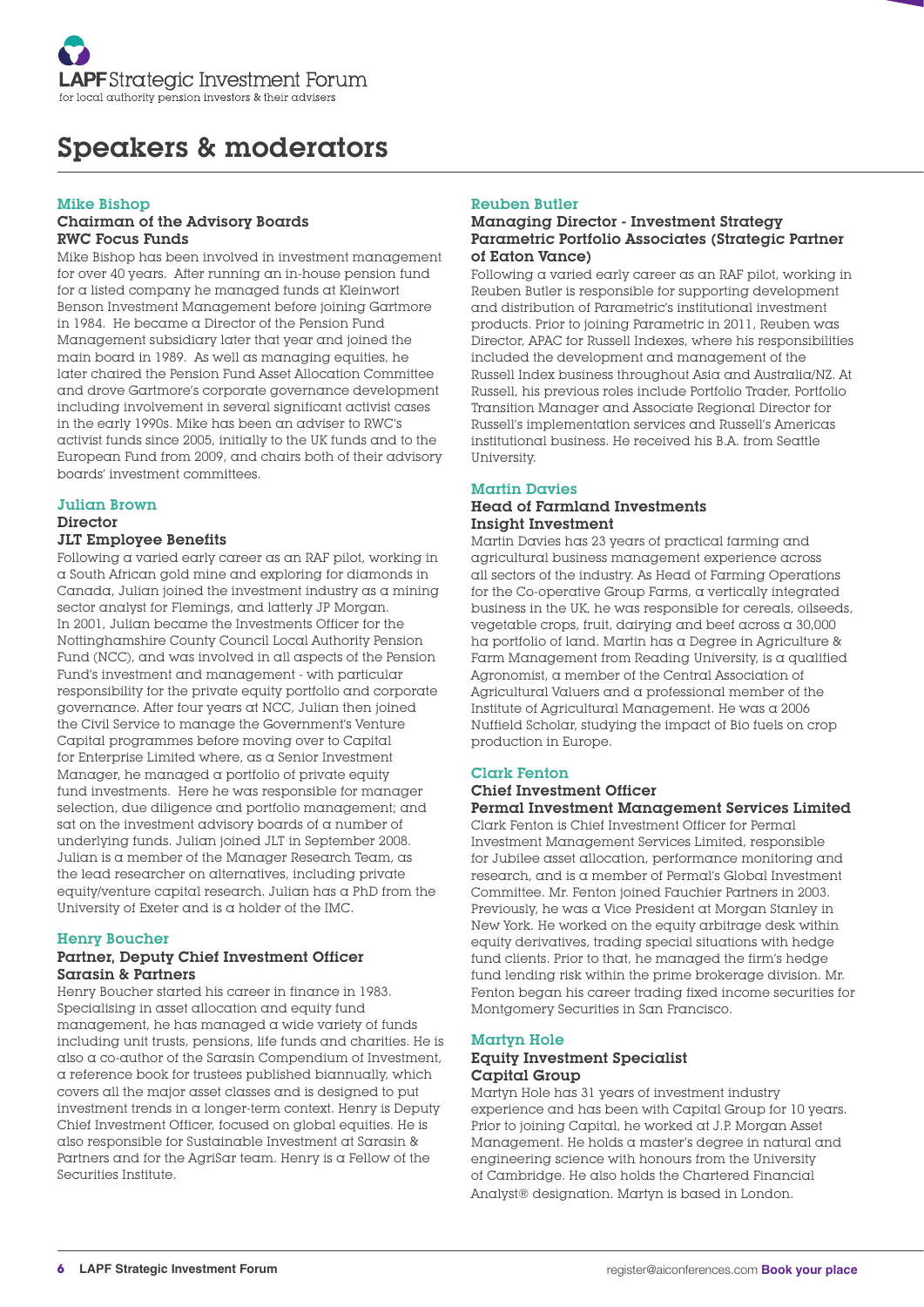#### Mike Jensen Chief Investment Officer Lancashire County Council

Mike Jensen is currently Chief Investment Officer for Lancashire County Council and Lancashire County Pension Fund, having held a similar role with Cornwall County Council. Mike has held a number of senior, rates proprietary trading, market making and risk management positions at Bank of America, UBS, Merrill Lynch, SG Warburg and Morgan Stanley. He graduated in Physics with Economics from Imperial College London.

#### Mike O'Donnell

#### Director of Finance Camden London Borough Council

Mike O'Donnell joined Camden Council as Director of Finance in October 2005 from Swindon Borough Council, where he was also Director of Finance. Mike previously worked as Head of Resource Management for Housing and Social Services at the Royal Borough of Kensington and Chelsea and held senior finance positions at the London Borough of Richmond and the London Fire Brigade. Mike also chairs the London Financial Advisory Committee, the elected executive committee of the Society of London Treasurers for which he is also the lead for procurement and sustainability. He is a core finance advisor to the LGA and a non-executive board member of the London Pensions Fund Authority.

#### Paul Ormerod

#### Economist, Author, Entrepreneur

Paul Ormerod has many years of experience in working with companies to develop models to enhance their decision making. In the 1980s, he was one of the founders of the Henley Centre for Forecasting, and pioneered the then-innovative application of modern econometric techniques and electronic data to analyse price elasticities and identify the competitive sets of consumer brands. Paul is a best-selling and award winning author. He is the author of The Death of Economics (1994), Butterfly Economics (1998), Why Most Things Fail (2005 - named a US Business Book of the Year for 2006 by Business Week magazine) and Positive Linking ( 2012).

#### Tolu Osekita

#### Group Accountant LGSS (Pensions Investments)

Tolu Osekita is currently responsible for managing the investments of the Northamptonshire and Cambridgeshire pension funds having joined LGSS in 2009 from Nationwide Building Society where he worked for several years supporting the commercial finance division responsible for financing large infrastructure projects in the UK. He started his career with a family firm in a client service role, managing the relationships with large institutional clients like the International Bank for Reconstruction & Development and the African Development Bank. At LGSS, Tolu is responsible for managing the two funds' £3.5 billion of assets, developing and enhancing the fund's investment strategies and directing the work of the investment team.

#### John Harrison Senior Adviser AllenbridgeEpic

John Harrison is currently an independent investment adviser to four LGPS funds with combined assets in excess of £8bn. John has over 30 years' experience in UK institutional investment. He spent most of his career as a fund manager, including 24 years with UBS Global Asset Management where he was UK Chief Investment Officer prior to his retirement in 2010. He immediately became Independent Investment Adviser to the Devon County Council Pension Fund, a role he retains today. He subsequently spent two years as a Partner at Aon Hewitt leaving in January 2013 to broaden his range of independent advisor roles. John joined AllenbridgeEpic in May 2013.

#### John Mackie

#### B.Com (Hons), Head of STANLIB's Pan-Africa Investment Franchise

As Head of STANLIB's Pan-Africa Investment Franchise, John Mackie has responsibility for all STANLIB's Africa ex South Africa equity and fixed interest investments. John and his investment team manage over \$250m of Pan-Africa equity mandates and including its in-country businesses, STANLIB manages over \$2bn of assets in Africa ex South Africa, making it one of the largest African asset managers. STANLIB entered into a long-term strategic partnership with Threadneedle Investments in 2012 as part of which Threadneedle provides STANLIB with asset management services, including the management of over \$1 billion in global equity, emerging market equity and balanced portfolios for STANLIB. There is also a bilateral distribution agreement whereby Threadneedle and STANLIB distribute each other's strategies in their respective markets.

#### Fiona Miller

#### Senior Manager Technical Finance Cumbria County Council

Fiona Miller has over 20 years' experience of financial budgeting and statutory accounting; organisational restructuring: implementation of change management programmes and financial systems developments within both the private and public sector. Fiona currently heads up the Strategic Budgeting; Capital Programme; Pensions and Treasury functions for Cumbria Council. With only four years' experience of the LGPS she is a relative new comer to pensions. However, in that time Fiona has been responsible for managing the restructuring of the scheme's asset portfolio, two triennial valuations, transitioning the pension administration into a new shared service arrangement and developing cash flow and investment strategies that, due to national austerity measures, have had to begin to address a rapid change in the membership profile of LGPS.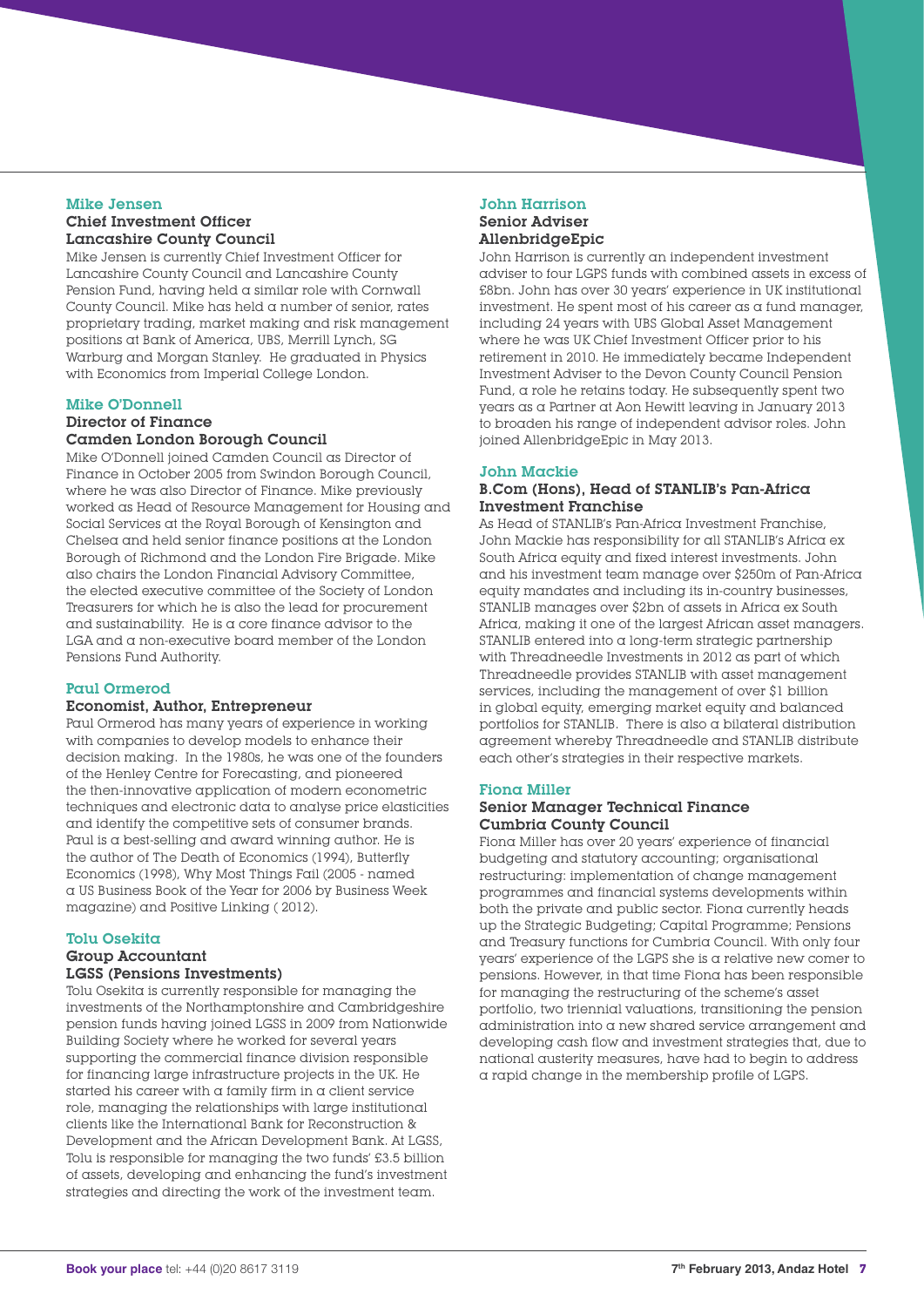#### John Raisin

#### Independent Advisor to London Borough of Haringey & London Borough of Waltham Forest Pension Funds

In his role as Independent Advisor John Raisin is concerned with governance, investment and pension scheme administration & benefit issues. John joined the London Borough of Barnet in 1982 and obtained his first senior appointment as an Assistant Director with Tayside Regional Council in Scotland in 1991. He later became Assistant Director and then Chief Finance Officer at Northamptonshire County Council. John's final local government appointment was as Director of Finance with the London Borough of Waltham Forest. John received a BA in Ancient and Medieval History from the University of Sheffield, is CIPFA qualified and holds the Investment Management Certificate.

#### Jo Ray

#### Group Manager for Pensions and Treasury Lincolnshire County Council

Jo Ray has been in her current role since March 2008 and is responsible for the day-to-day management of the pension fund, the treasury management function and oversees the outsourced pension administration. Previously, Jo was the Assistant Investment Manager, and has been working in the investment team since 1999. Prior to that she worked in the Accounting and the Financial Systems teams at the Council, and has spent a total of 22 years at Lincolnshire County Council. Jo gained the Investment Management Certificate in 2001.

#### Karen Shackleton Managing Director Allenbridge Investment Solutions

Karen Shackleton is a Partner and Managing Director of Allenbridge Investment Solutions and is the Head of the Advisory Business. Karen has over 25 years' professional investment experience. She started her career at County Natwest Investment Management, specialising in quantitative fixed income and derivatives fund management for pension funds. She is the independent investment adviser for the London Borough of Islington and London Borough of Hounslow pension schemes. Since 2010 Karen has been the head of the advisory business (AllenbridgeEpic) and in 2012 she became Managing Director of Allenbridge Investment Solutions.

#### Jignesh Sheth Senior Investment Consultant JLT Employee Benefits

Jig Seth joined the Investment Consulting team at JLT in August 2006 after graduating from the London School of Economics. In addition to providing the full range of investment consulting services to his own client base, Jig also acts as supporting consultant on some of our biggest clients. Jig is a product specialist within the manager research team, looking at the range of "alternative" investments available, having previously led the Liability Driven Investment Team. He is also heavily involved in a number of our local authority relationships. Jig is a member of the Market Forecast Committee, responsible for setting the long term assumptions used across JLT's investment and actuarial teams and is also responsible for maintaining and developing JLT's proprietary stochastic asset model.

#### Patrik Schöwitz

#### Vice-President Global Multi Asset Group

J.P. Morgan Asset Management Patrik Schöwitz, vice president, is a strategist in the Asset Management Solutions - Global Multi-Asset Group ("AMS

- GMAG") responsible for communicating the group's economic and asset allocation strategy. Based in London, he has been an employee since 2012. Previously, Patrik worked as an equity strategist at Bank of America Merrill Lynch focussing on European markets. Prior to that, he was an equity strategist at HSBC, covering Global, European and US markets. Patrik obtained a BComm in Business Studies and Economics from the University of Edinburgh and is a CFA charterholder.

#### Matthew Trebilcock

#### Deputy Head of Treasury & Pensions Cornwall Council

Matthew joined Cornwall Council in February 2006 initially working on the administration function, but moved across to head the investment section in January 2012. He commenced his career working for DMGT Pensions for over 10 years then moving to Royal & Sun Alliance as a Project Manager to work on the SAL Pension Scheme before joining Cornwall Council. Matthew is a Member of the Pension Management Institute and the Chartered Insurance Institute.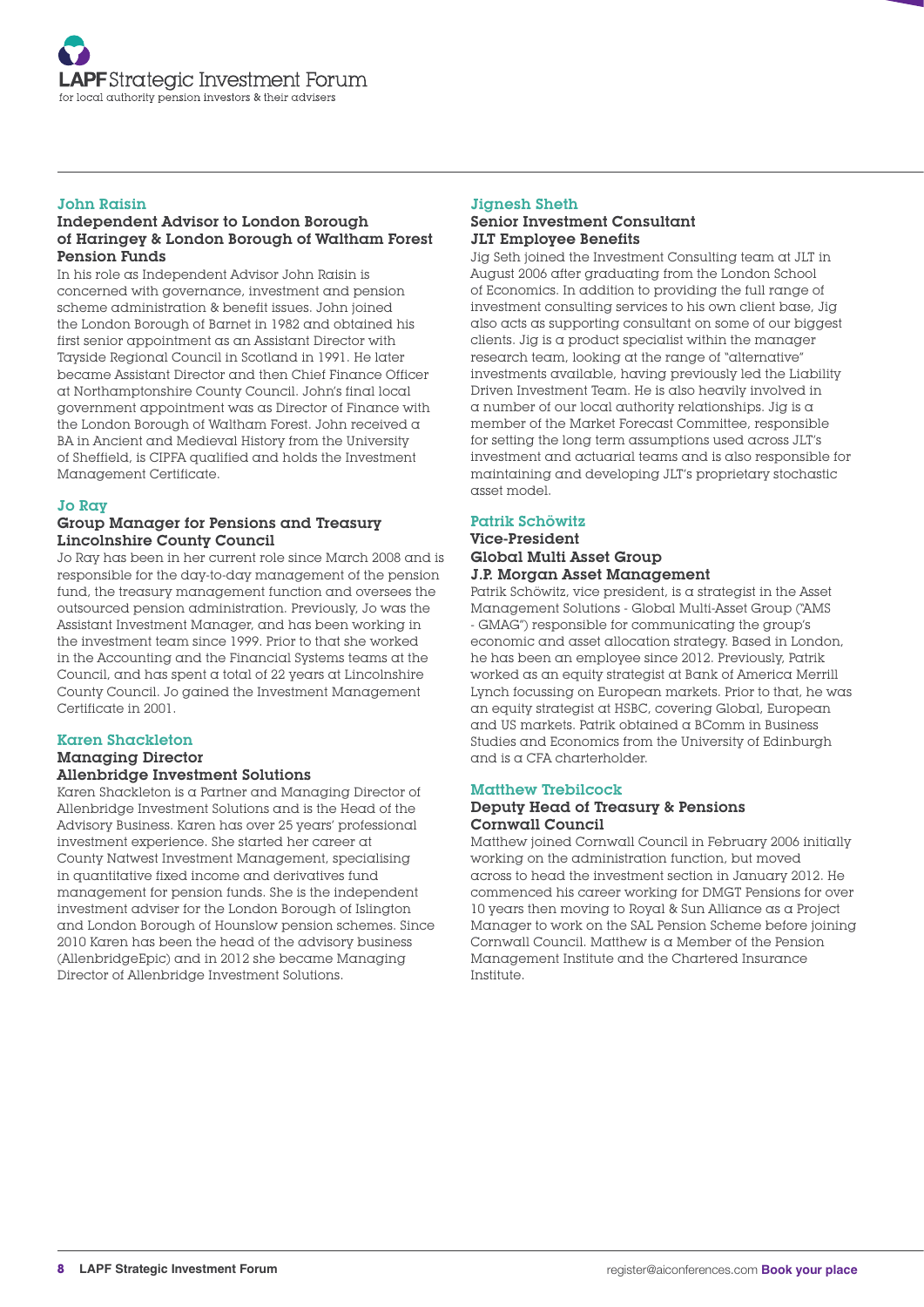#### Nick Vickers Head of Financial Services Kent County Council (KCC)

Nick Vickers is Head of Financial Services at Kent County Council and a Man of Kent who after Maidstone Grammar School obtained an economics degree from the London School of Economics. Nick joined KCC in 1983 and obtained the CIPFA qualification in 1987. Since then Nick has undertaken a wide range of different posts in the finance function including, since 1997, the responsibility for the day-to-day management of the £3 billion Kent County Council Superannuation Fund. As well as his KCC responsibilities Nick is also Chief Financial Officer of Swale Borough Council on a part-time secondment arrangement.

#### Paul Woods

#### Director of Resources Newcastle City Council

Paul Woods is the Director of Resources at Newcastle City Council, Treasurer to the Tyne and Wear Integrated Transport Authority, and a non–executive Director of NEXUS. He also acts as advisor to the Association of North East Councils on issues relating to local government finance. He is involved in national work including the Settlement Working Group and is a technical advisor to the LGA on financial issues. Paul was recognised as the North East Finance Director of the Year 2010 in the Nigel Wight awards. He received the national Accountancy Age award of Public Sector Finance Director of the Year 2010 and was featured as 23rd of the 50 most influential people in Local Government by the Local Government Chronicle in 2011.